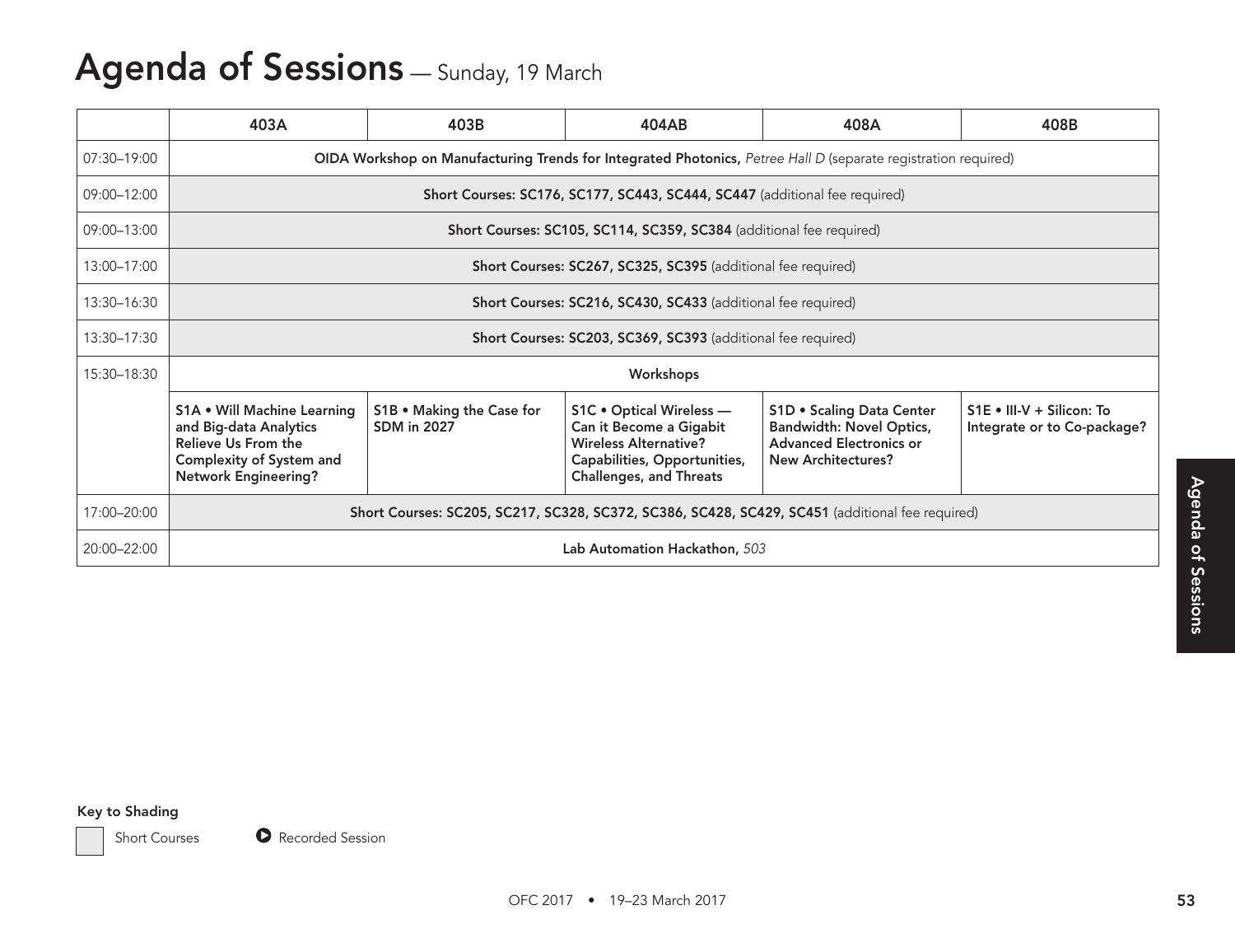# Agenda of Sessions - Monday, 20 March

#### Key to Shading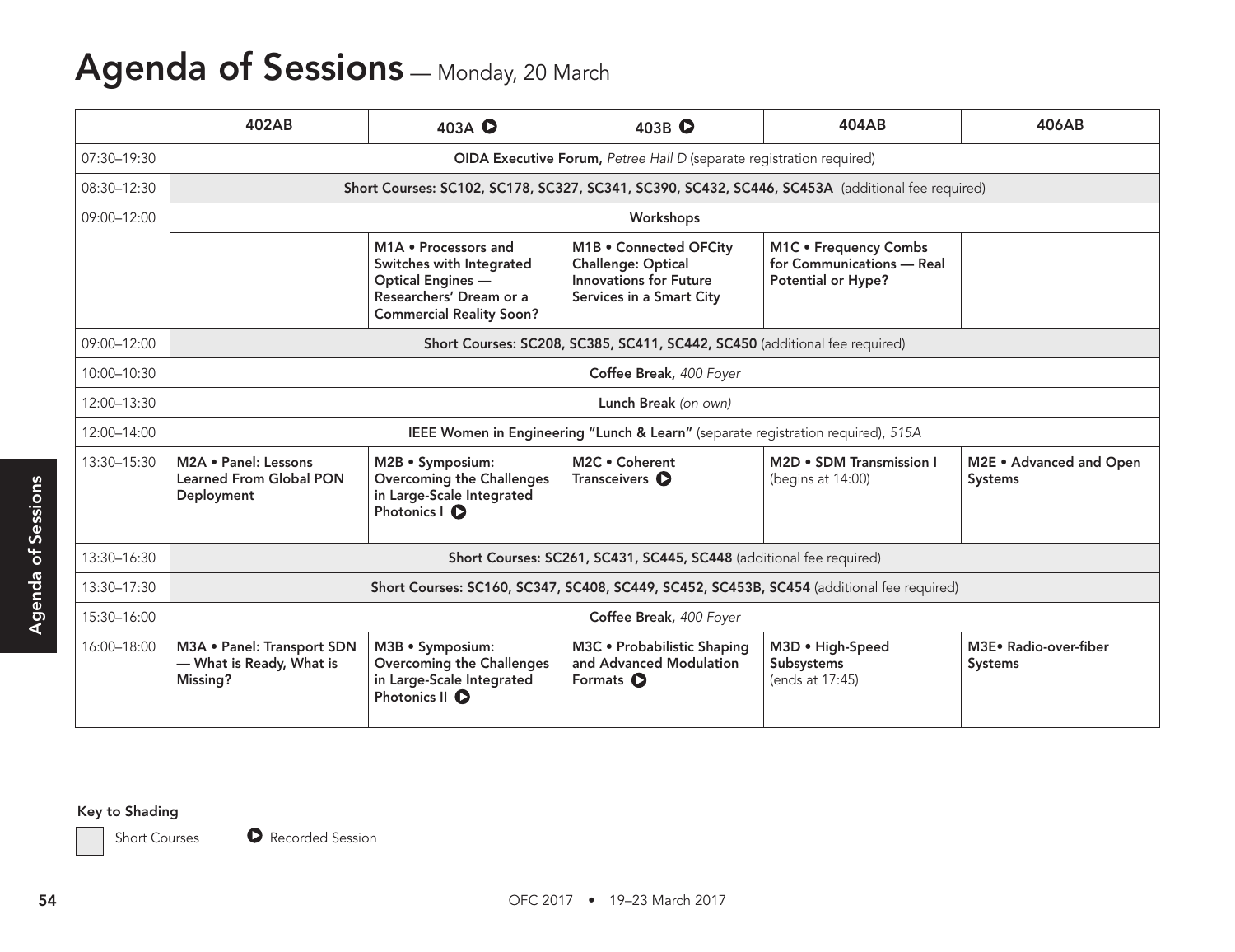|                                                | 407<br>408A <b>O</b>                                                             | 408B <b>O</b>                                                                                    | 409AB                                                          | 410                                                        | 411                |  |  |
|------------------------------------------------|----------------------------------------------------------------------------------|--------------------------------------------------------------------------------------------------|----------------------------------------------------------------|------------------------------------------------------------|--------------------|--|--|
|                                                |                                                                                  | OIDA Executive Forum, Petree Hall D (separate registration required)                             |                                                                |                                                            |                    |  |  |
|                                                |                                                                                  | Short Courses: SC102, SC178, SC327, SC341, SC390, SC432, SC446, SC453A (additional fee required) |                                                                |                                                            |                    |  |  |
|                                                |                                                                                  | Workshops                                                                                        |                                                                |                                                            |                    |  |  |
|                                                | M1D . Capacity Crunch:<br>When, Where and What<br>Can be Done?                   | M1E . White Box Optics:<br>Will it Kill or Encourage<br>Innovations?                             |                                                                |                                                            |                    |  |  |
|                                                |                                                                                  | Short Courses: SC208, SC385, SC411, SC442, SC450 (additional fee required)                       |                                                                |                                                            |                    |  |  |
|                                                |                                                                                  | Coffee Break, 400 Foyer                                                                          |                                                                |                                                            |                    |  |  |
|                                                |                                                                                  | Lunch Break (on own)                                                                             |                                                                |                                                            |                    |  |  |
|                                                | IEEE Women in Engineering "Lunch & Learn" (separate registration required), 515A |                                                                                                  |                                                                |                                                            |                    |  |  |
| M2F . New Fiber<br>Concepts<br>(ends at 15:15) | M2G . Metro and 5G<br>Transport <b>O</b>                                         | M2H . Control<br><b>Architecture and Network</b><br>Modeling I <b>O</b>                          | M2I . Deployable<br><b>Optical Access and Edge</b><br>Networks | M2J . Optical Frequency<br>Combs and Their<br>Applications |                    |  |  |
|                                                |                                                                                  | Short Courses: SC261, SC431, SC445, SC448 (additional fee required)                              |                                                                |                                                            |                    |  |  |
|                                                |                                                                                  | Short Courses: SC160, SC347, SC408, SC449, SC452, SC453B, SC454 (additional fee required)        |                                                                |                                                            |                    |  |  |
|                                                |                                                                                  |                                                                                                  | Coffee Break, 400 Foyer                                        |                                                            |                    |  |  |
|                                                | M3G . Fibers and<br>M3F . Frequency Combs                                        | M3H . TDM and TWDM                                                                               | M3I . Control and                                              | M3J · Optical                                              | M3K . Optical Data |  |  |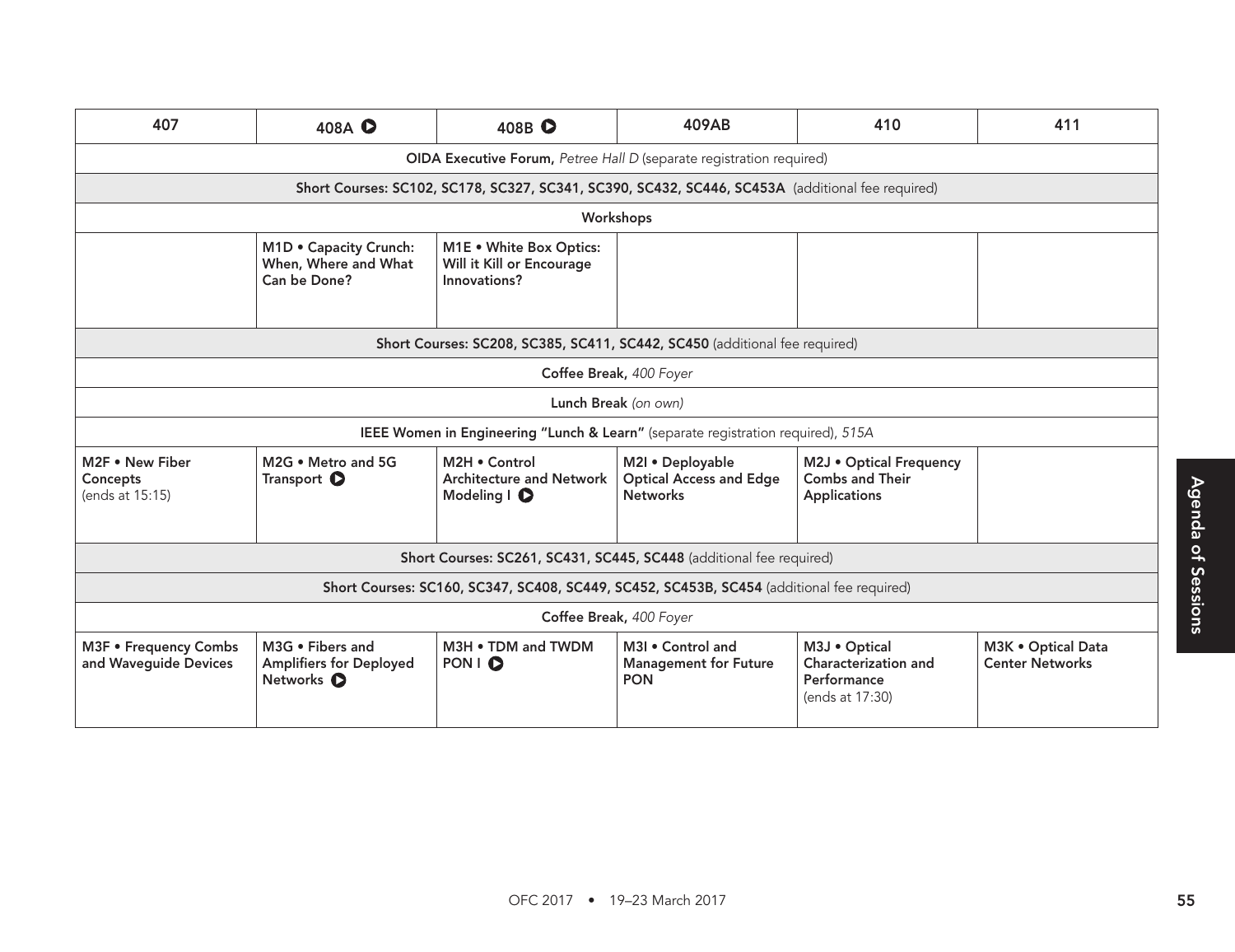# Agenda of Sessions - Tuesday, 21 March

|                               | 402AB                                                                                                    | 403A <b>O</b>                                                 | 403B <b>O</b>                                                                         | 404AB                                                               | 406AB                                                                     | 407                                                                                | 408A O                                                                                |  |  |  |
|-------------------------------|----------------------------------------------------------------------------------------------------------|---------------------------------------------------------------|---------------------------------------------------------------------------------------|---------------------------------------------------------------------|---------------------------------------------------------------------------|------------------------------------------------------------------------------------|---------------------------------------------------------------------------------------|--|--|--|
| 07:30-08:00                   |                                                                                                          |                                                               |                                                                                       | Coffee Break, Concourse Hall Foyer                                  |                                                                           |                                                                                    |                                                                                       |  |  |  |
| 08:00-10:00                   |                                                                                                          |                                                               |                                                                                       | Plenary Session, Concourse Hall                                     |                                                                           |                                                                                    |                                                                                       |  |  |  |
| 10:00-14:00                   |                                                                                                          |                                                               | Unopposed Exhibit-Only Time, Exhibit Halls G-K (coffee service 10:00-10:30)           |                                                                     |                                                                           |                                                                                    |                                                                                       |  |  |  |
| 10:00-17:00                   |                                                                                                          |                                                               |                                                                                       | and OFC Career Zone Live, South Lobby                               | Exhibition and Show Floor, Exhibit Halls G-K (concessions available)      |                                                                                    |                                                                                       |  |  |  |
| 11:00-12:00                   |                                                                                                          |                                                               |                                                                                       | Exhibit Hall Training, 402AB                                        |                                                                           |                                                                                    |                                                                                       |  |  |  |
| 12:00-13:30                   |                                                                                                          |                                                               | OIDA VIP Industry Leaders Speed Meetings Event, 515B (separate registration required) |                                                                     |                                                                           |                                                                                    |                                                                                       |  |  |  |
| 12:00-14:00                   |                                                                                                          |                                                               | Awards Ceremony and Luncheon, Petree Hall D (additional fee required)                 |                                                                     |                                                                           |                                                                                    |                                                                                       |  |  |  |
| 13:00-16:00                   | Cheeky Scientist Workshops, 501B                                                                         |                                                               |                                                                                       |                                                                     |                                                                           |                                                                                    |                                                                                       |  |  |  |
| 14:00-16:00<br>sions<br>of Se | Tu2A . Panel:<br>Coherent<br>Interoperability<br>Beyond QPSK - Is<br>it Needed and What<br>will it Take? | Tu2B . Advanced<br>VCSEL Links O                              | Tu2C . SDM<br>Switches <b>O</b>                                                       | Tu2D . Modulation,<br><b>Detection and DSP</b><br>for PAM-4 Systems | Tu2E . High Bit-rate<br><b>Transmission</b><br>Systems<br>(ends at 15:45) | Tu2F . Microwave<br><b>Photonics Enabling</b><br><b>Devices</b><br>(ends at 15:45) | Tu2G . Data Center<br>Summit: Open<br>Platforms for<br>Optical<br>Innovation <b>O</b> |  |  |  |
| 16:00-16:30                   |                                                                                                          | Coffee Break, 400 Foyer; Exhibit Hall                         |                                                                                       |                                                                     |                                                                           |                                                                                    |                                                                                       |  |  |  |
| 16:30-18:30                   | Tu3A . Panel:<br>Direct vs. Coherent<br>Detection for<br>Metro-DCI                                       | Tu3B . Terehertz<br>Systems $\bullet$                         | Tu3C . VCSELs O                                                                       | Tu3D . Linear<br>and Nonlinear<br><b>Multicarrier Systems</b>       | Tu3E . Networks<br>Operating in<br>Challenging<br><b>Environments</b>     | Tu3F $\cdot$<br>Reconfigurable<br>Network Elements<br>(ends at 18:15)              | Tu3G . TDM and<br>TWDM-PON II O                                                       |  |  |  |
| 16:30-18:30                   | Tu3L . Data Center Summit: SDN & NFV Demo Zone, 400 Foyer (extended coffee break)                        |                                                               |                                                                                       |                                                                     |                                                                           |                                                                                    |                                                                                       |  |  |  |
| 17:30-19:00                   |                                                                                                          | Exhibitor Reception, Lucky Strike LA Live, 800 W Olympic Blvd |                                                                                       |                                                                     |                                                                           |                                                                                    |                                                                                       |  |  |  |
| 18:30-20:00                   |                                                                                                          | Conference Reception, Concourse Hall                          |                                                                                       |                                                                     |                                                                           |                                                                                    |                                                                                       |  |  |  |
| 19:30-21:30                   | Rump Session, 409AB                                                                                      |                                                               |                                                                                       |                                                                     |                                                                           |                                                                                    |                                                                                       |  |  |  |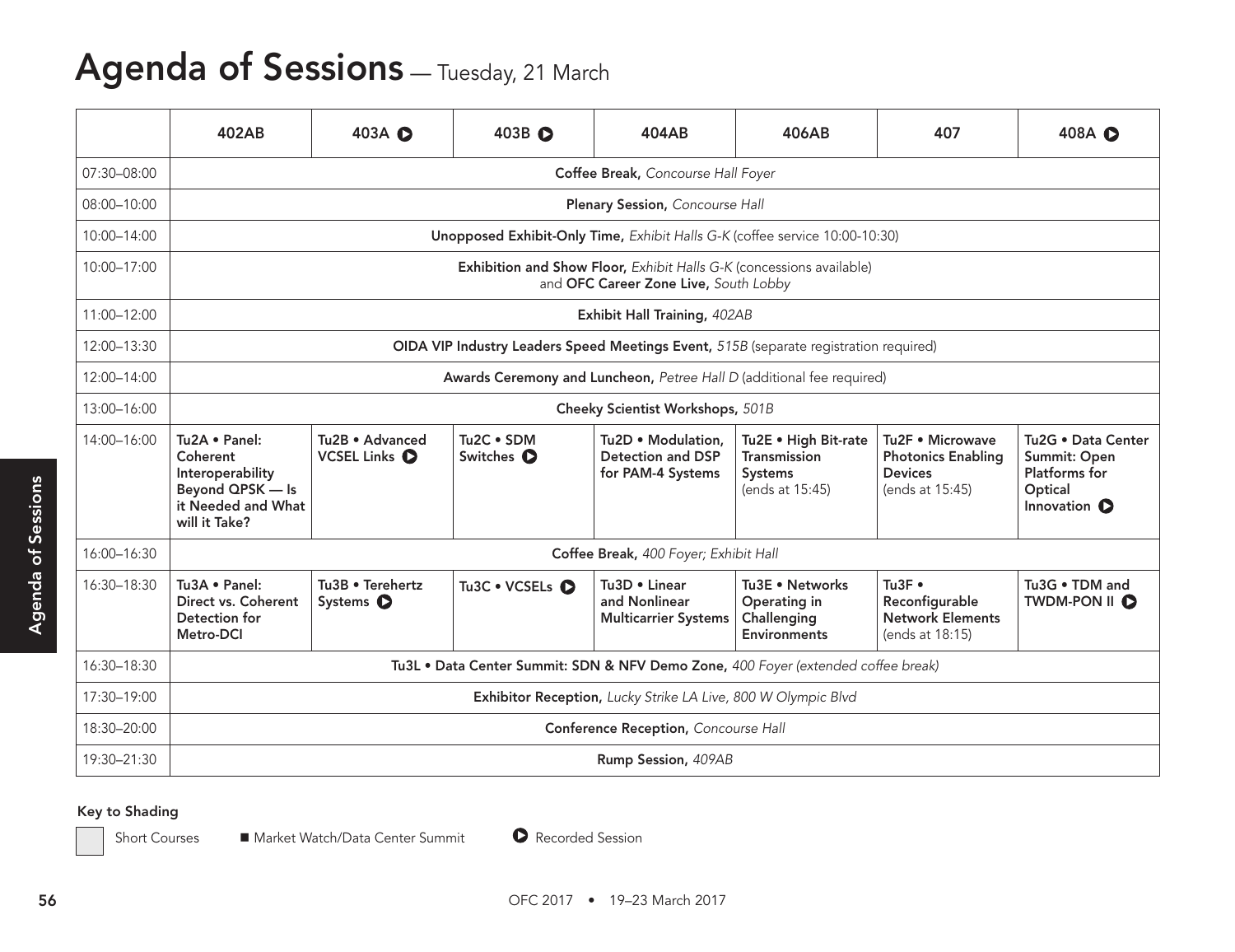| 408B O                                                         | 409AB                                                                                                                                                                                                             | 410                                                                         | 411                                                                                  | <b>Exhibit Hall G</b><br><b>Expo Theater I</b>                                                  | <b>Exhibit Hall K</b><br><b>Expo Theater II</b>                            | <b>Exhibit Hall K</b><br><b>Expo Theater III</b>                      |
|----------------------------------------------------------------|-------------------------------------------------------------------------------------------------------------------------------------------------------------------------------------------------------------------|-----------------------------------------------------------------------------|--------------------------------------------------------------------------------------|-------------------------------------------------------------------------------------------------|----------------------------------------------------------------------------|-----------------------------------------------------------------------|
|                                                                | Coffee Break, Concourse Hall Foyer<br>Plenary Session, Concourse Hall                                                                                                                                             |                                                                             |                                                                                      | ■ Market Watch<br>Panel I: State of the<br>Industry - Analyst                                   | Transforming the<br>Future of Data<br><b>Centers</b>                       | <b>Product Showcase</b><br>DWDM to the Edge<br>Huawei USA             |
|                                                                | Unopposed Exhibit-Only Time, Exhibit Halls G-K (coffee service 10:00-10:30)                                                                                                                                       |                                                                             |                                                                                      | Panel<br>10:30-12:00                                                                            | OCP<br>10:15-11:45                                                         | 10:15-10:45                                                           |
|                                                                | Exhibition and Show Floor, Exhibit Halls G-K (concessions available)<br>and OFC Career Zone Live, South Lobby                                                                                                     |                                                                             |                                                                                      | ■ Market Watch<br>Panel II: Market                                                              | ■ Data Center Summit<br><b>Next Generation</b>                             | The Fracturing<br>and Burgeoning<br><b>Ethernet Market</b>            |
|                                                                | Exhibit Hall Training, 402AB                                                                                                                                                                                      |                                                                             |                                                                                      | Outlook for High<br><b>Bandwidth Optical</b>                                                    | Optical<br>Technologies Inside                                             | Ethernet Alliance<br>11:00-12:00                                      |
|                                                                | OIDA VIP Industry Leaders Speed Meetings Event, 515B (separate registration required)                                                                                                                             |                                                                             |                                                                                      | Technologies<br>12:30-14:00                                                                     | the Data Center<br>12:15-13:45                                             | <b>Dynamic Third</b>                                                  |
|                                                                | Awards Ceremony and Luncheon, Petree Hall D (additional fee required)                                                                                                                                             |                                                                             |                                                                                      | ■ Market Watch                                                                                  | <b>Advancing Optical</b>                                                   | Network Services<br>for the Digital                                   |
|                                                                | Cheeky Scientist Workshops, 501B                                                                                                                                                                                  |                                                                             |                                                                                      | Panel III: Global                                                                               | Interoperability in                                                        | Economy and                                                           |
| Tu2H . Silicon<br>Photonic<br>Modulators <b>O</b>              | Tu2I • Integrated<br><b>Circuits for Signal</b><br>Processing                                                                                                                                                     | Tu2I . Fibers and<br><b>Components for</b><br>Mode Division<br>Multiplexing | Tu2K . Operation<br>and Architecture for<br><b>Optical Access</b><br>(ends at 15:45) | <b>Market for</b><br>Subsea Fiber<br><b>Optic Networking</b><br>Applications<br>$14:30 - 16:00$ | <b>Open Networks</b><br>Session Sponsored<br>by Juniper<br>$14:00 - 17:00$ | Hyper-connected<br>World<br><b>MEF</b><br>12:30-13:30                 |
|                                                                | Coffee Break, 400 Foyer; Exhibit Hall                                                                                                                                                                             |                                                                             |                                                                                      |                                                                                                 |                                                                            | <b>Enabling Next</b><br><b>Generation Physical</b><br>Layer Solutions |
|                                                                |                                                                                                                                                                                                                   |                                                                             | OIF<br>13:45-14:45                                                                   |                                                                                                 |                                                                            |                                                                       |
| Tu3H • Tailored<br>Propagation<br>Effects O<br>(ends at 18:15) | Tu3I . Direct-<br><b>Detection</b><br>Transmission Systems   Multiplexers<br>(ends at 18:00)                                                                                                                      | Tu3J . Fiber-based<br><b>Spatial Mode</b>                                   | Tu3K . Photonic<br>Packaging                                                         |                                                                                                 |                                                                            | The Key to<br>Unlocking the<br><b>Benefits of SDN</b>                 |
|                                                                | Tu3L . Data Center Summit: SDN & NFV Demo Zone, 400 Foyer (extended coffee break)<br>Exhibitor Reception, Lucky Strike LA Live, 800 W Olympic Blvd<br>Conference Reception, Concourse Hall<br>Rump Session, 409AB |                                                                             |                                                                                      |                                                                                                 |                                                                            | OIF Interop<br>15:00-16:00                                            |
|                                                                |                                                                                                                                                                                                                   |                                                                             |                                                                                      |                                                                                                 |                                                                            | International                                                         |
|                                                                |                                                                                                                                                                                                                   |                                                                             |                                                                                      |                                                                                                 |                                                                            | <b>Photonic Systems</b><br>Roadmaps                                   |
|                                                                |                                                                                                                                                                                                                   |                                                                             |                                                                                      |                                                                                                 |                                                                            | 16:00-17:00                                                           |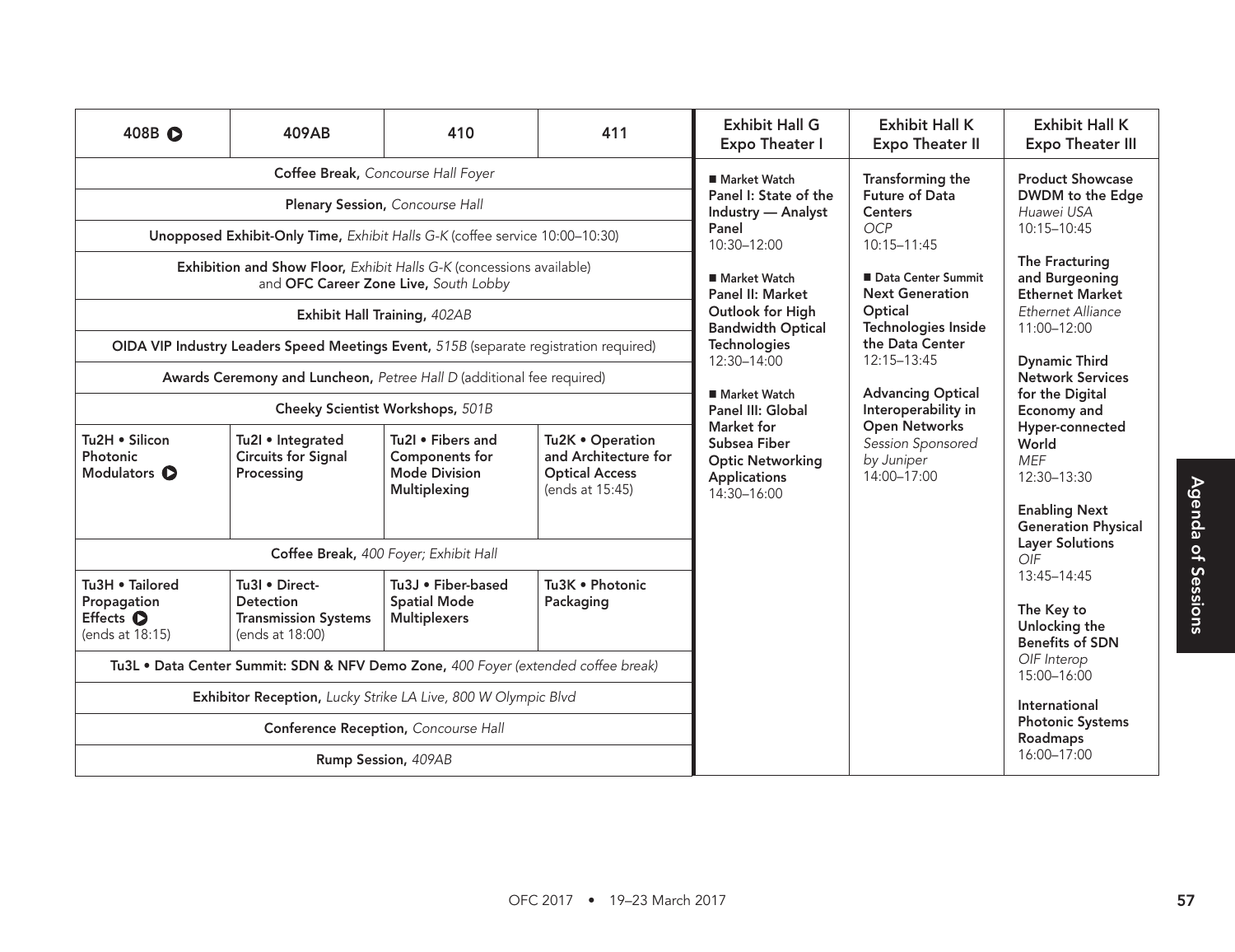## Agenda of Sessions - Wednesday, 22 March

|             | 402AB                                                                                                                                                 | 403A <b>O</b>                                                       | 403B <b>O</b>                                                                     | 404AB                                                                        | 406AB                                                                         | 407                                                                                                    | 408A <b>O</b>                                                      |  |  |
|-------------|-------------------------------------------------------------------------------------------------------------------------------------------------------|---------------------------------------------------------------------|-----------------------------------------------------------------------------------|------------------------------------------------------------------------------|-------------------------------------------------------------------------------|--------------------------------------------------------------------------------------------------------|--------------------------------------------------------------------|--|--|
| 07:30-08:00 |                                                                                                                                                       |                                                                     |                                                                                   | Coffee Break, 400 Foyer                                                      |                                                                               |                                                                                                        |                                                                    |  |  |
| 08:00-10:00 | W1A .<br>Photonic/Electronic<br>Integration and<br>Packaging<br>(ends at 09:45)                                                                       | W1B . SDM<br>Multiplexers and 3D<br>Waveguides <sup>O</sup>         | W1C . Novel<br>Fronthauling<br>Techniques <sup>O</sup>                            | W1D . Control<br>Architecture and<br>Network Modeling                        | W1E . Tunable<br>Lasers and<br>Transmitters                                   | W1F . Advanced<br><b>Fiber Lasers</b>                                                                  | W1G . Nonlinearity<br>Mitigation and<br>Monitoring O               |  |  |
| 10:00-17:00 |                                                                                                                                                       |                                                                     |                                                                                   | Exhibition and Show Floor, Exhibit Halls G-K (coffee service 10:00-10:30)    |                                                                               |                                                                                                        |                                                                    |  |  |
| 10:00-17:00 |                                                                                                                                                       |                                                                     |                                                                                   | OFC Career Zone Live, South Lobby                                            |                                                                               |                                                                                                        |                                                                    |  |  |
| 10:00-12:00 |                                                                                                                                                       |                                                                     |                                                                                   | W2A . Poster Session I, Exhibit Hall K                                       |                                                                               |                                                                                                        |                                                                    |  |  |
| 12:00-13:00 |                                                                                                                                                       |                                                                     |                                                                                   | Unopposed Exhibit-Only Time, Exhibit Halls G-K (concessions available)       |                                                                               |                                                                                                        |                                                                    |  |  |
| 13:00-15:00 | W3A . Panel:<br>Are Electronic<br>and Optical<br>Components<br><b>Ready to Support</b><br>Higher Symbol<br><b>Rates and Denser</b><br>Constellations? | $W3B$ $\bullet$<br><b>Direct-Detection</b><br>Transceivers <b>O</b> | W3C · Symposium:<br>What is Driving<br>5G, and How Can<br>Optics Help   O         | W3D<br>Inter/Intra Data<br><b>Center Networks</b><br>(ends at 14:45)         | W3E . III-V/Silicon<br><b>Integrated Devices</b>                              | W3F . Low<br><b>Cost Systems</b><br>for Wireless and<br>Non-telecom<br>Applications<br>(ends at 14:45) | W3G . Data Center<br>Interconnect<br>Technologies O                |  |  |
| 13:30-15:00 |                                                                                                                                                       |                                                                     |                                                                                   | IEEE Women in Photonics/WICE Luncheon, 515A (separate registration required) |                                                                               |                                                                                                        |                                                                    |  |  |
| 15:00-15:30 |                                                                                                                                                       | Coffee Break, 400 Foyer; Exhibit Hall                               |                                                                                   |                                                                              |                                                                               |                                                                                                        |                                                                    |  |  |
| 15:30-17:30 | W4A . Coded<br>Modulation                                                                                                                             | W4B • Microwave<br>Photonic<br>Subsystems <sup>O</sup>              | W4C · Symposium:<br>What is Driving<br>5G, and How Can<br>Optics Help II <b>O</b> | W4D . PAM-4<br>Inter-data Center<br>Transmission                             | W4E . Photonic and<br><b>Planar Switches</b>                                  | W4F • WDM and<br><b>SDM Networking</b>                                                                 | W4G . Indium<br><b>Phosphide Photonic</b><br>Integration $\bullet$ |  |  |
|             |                                                                                                                                                       |                                                                     |                                                                                   |                                                                              | Photonic Society of Chinese-Americans Workshop & Social Networking Event, 518 |                                                                                                        |                                                                    |  |  |

### Key to Shading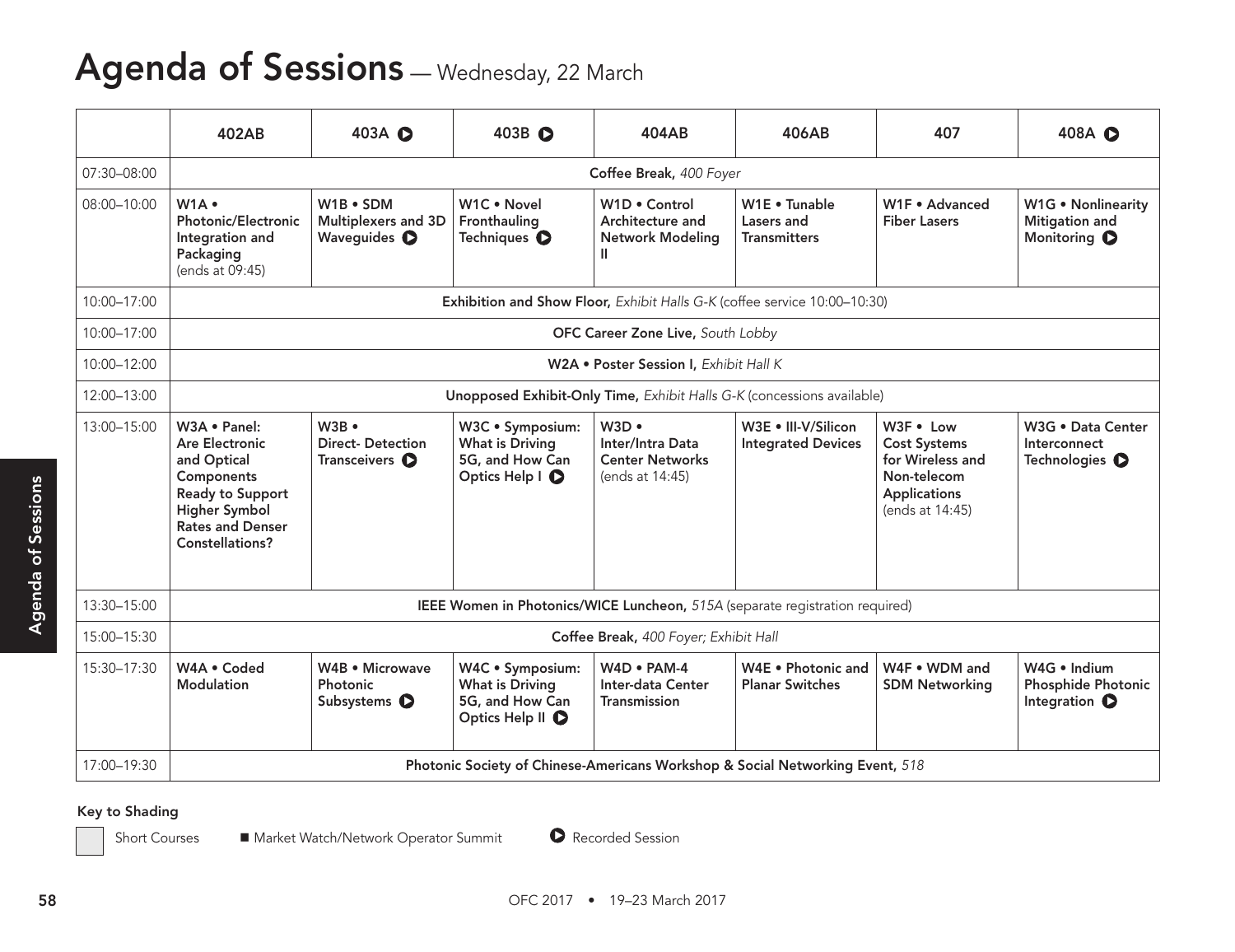| 408B O                                                                             | 409AB                                                                         | 410                                                                                                              | 411                                                                                                                   | <b>Exhibit Hall G</b><br><b>Expo Theater I</b>                                                       | <b>Exhibit Hall K</b><br><b>Expo Theater II</b>                                                           | <b>Exhibit Hall K</b><br><b>Expo Theater III</b>                                                                                                                         |
|------------------------------------------------------------------------------------|-------------------------------------------------------------------------------|------------------------------------------------------------------------------------------------------------------|-----------------------------------------------------------------------------------------------------------------------|------------------------------------------------------------------------------------------------------|-----------------------------------------------------------------------------------------------------------|--------------------------------------------------------------------------------------------------------------------------------------------------------------------------|
|                                                                                    |                                                                               | Coffee Break, 400 Foyer                                                                                          |                                                                                                                       | ■ Network                                                                                            | <b>On-board Optics</b>                                                                                    | <b>Product Showcase</b>                                                                                                                                                  |
| W1H . SDN<br>Architecture for<br>Packet and Physical<br>Layer Optical <sup>O</sup> | W1I . Elastic Optical<br><b>Networks</b>                                      | W1J . Forward<br><b>Error Correction and</b><br>Coding<br>(begins at 08:30)                                      | W1K . OFDM for<br><b>Access Networks</b>                                                                              | <b>Operator Summit</b><br>Keynote: China<br>Telecom's<br>View of the All<br><b>Optical Network</b>   | $-$ Challenges,<br><b>Discoveries</b><br>and the Path<br>Forward<br>COBO<br>10:15-11:45                   | <b>Innovative OTN Cluster</b><br>Solution for Cloud Era<br><b>Transport Networks</b><br>Huawei Technologies USA<br>10:15-10:45<br><b>Product Showcase</b>                |
|                                                                                    |                                                                               | Exhibition and Show Floor, Exhibit Halls G-K (coffee service 10:00-10:30)                                        |                                                                                                                       | 10:30-11:00<br>Panel I: Next-                                                                        | Open                                                                                                      | <b>Industries Standard for Pic's</b><br>Design                                                                                                                           |
|                                                                                    |                                                                               | OFC Career Zone Live, South Lobby                                                                                |                                                                                                                       | Generation<br>Access and                                                                             | Management<br>and Monitoring<br>of Multilayer                                                             | PhoeniX Software<br>11:00-11:30                                                                                                                                          |
|                                                                                    |                                                                               | W2A . Poster Session I, Exhibit Hall K<br>Unopposed Exhibit-Only Time, Exhibit Halls G-K (concessions available) |                                                                                                                       | Metro - Where<br>is the Money?                                                                       | Webscale and<br><b>Carrier Networks</b>                                                                   | <b>Product Showcase</b><br><b>Challenges in Optoelectronic</b>                                                                                                           |
| W3H . Multicore and<br>Multimode Fibers <sup>O</sup><br>(ends at 14:45)            |                                                                               | W3I . Control of<br>Multi-layer Networks                                                                         | W3J · Subcarrier<br>Multiplexing and<br>Nonlinear Tolerant<br>Transmission<br>$(13:00 - 14:00)$<br>W3K · Perspectives | 11:00-12:30<br>Panel II: Optical<br><b>Mobile Network</b><br>Access<br>13:30-15:00<br>■ Market Watch | Open Config<br>$12:00 - 13:30$<br>Network<br>Analytics, in the<br>Next-Generation<br>Optical<br>Transport | Integration for Datacom<br>Applications<br>Jabil AOC Technologies<br>11:30-12:00<br><b>Product Showcase</b><br>400GE from Hype to Reality<br>Xilinx, Inc.<br>13:30-14:00 |
|                                                                                    |                                                                               |                                                                                                                  | in Quantum<br>Communication<br>$(14:00 - 15:00)$                                                                      | Panel IV:<br>Pluggable<br>Optics — How<br>is the Ecosystem                                           | IEEE Big Data<br>Initiative<br>13:45-15:15                                                                | <b>Product Showcase</b><br>400G P4 Programmable<br>Packet Processing for NFV/<br>SDN                                                                                     |
| IEEE Women in Photonics/WICE Luncheon, 515A (separate registration required)       | and Value Chain<br>Changing                                                   | How will<br>Fog Reshape                                                                                          | Xilinx, Inc.<br>14:00-14:30                                                                                           |                                                                                                      |                                                                                                           |                                                                                                                                                                          |
|                                                                                    |                                                                               | Coffee Break, 400 Foyer; Exhibit Hall                                                                            |                                                                                                                       | 15:30-17:00                                                                                          | Computing and<br>Networking                                                                               | <b>Product Showcase</b>                                                                                                                                                  |
| W4H . Evolution of<br>Optical Networks <b>O</b>                                    | W4I . High-speed<br>Interconnects                                             | W4J • SDN/NFV<br>and Service Function<br>Chaining                                                                | W4K • Panel:<br>Quantum<br>Communication<br>Programs Around the<br>World                                              |                                                                                                      | <b>IEEE</b> Cloud<br>Computing<br>15:30-17:00                                                             | <b>Emerging Integrated Optics</b><br><b>Based Solutions for Data</b><br>Center Interconnect<br>ColorChip<br>14:30-15:00                                                  |
|                                                                                    | Photonic Society of Chinese-Americans Workshop & Social Networking Event, 518 |                                                                                                                  |                                                                                                                       |                                                                                                      |                                                                                                           |                                                                                                                                                                          |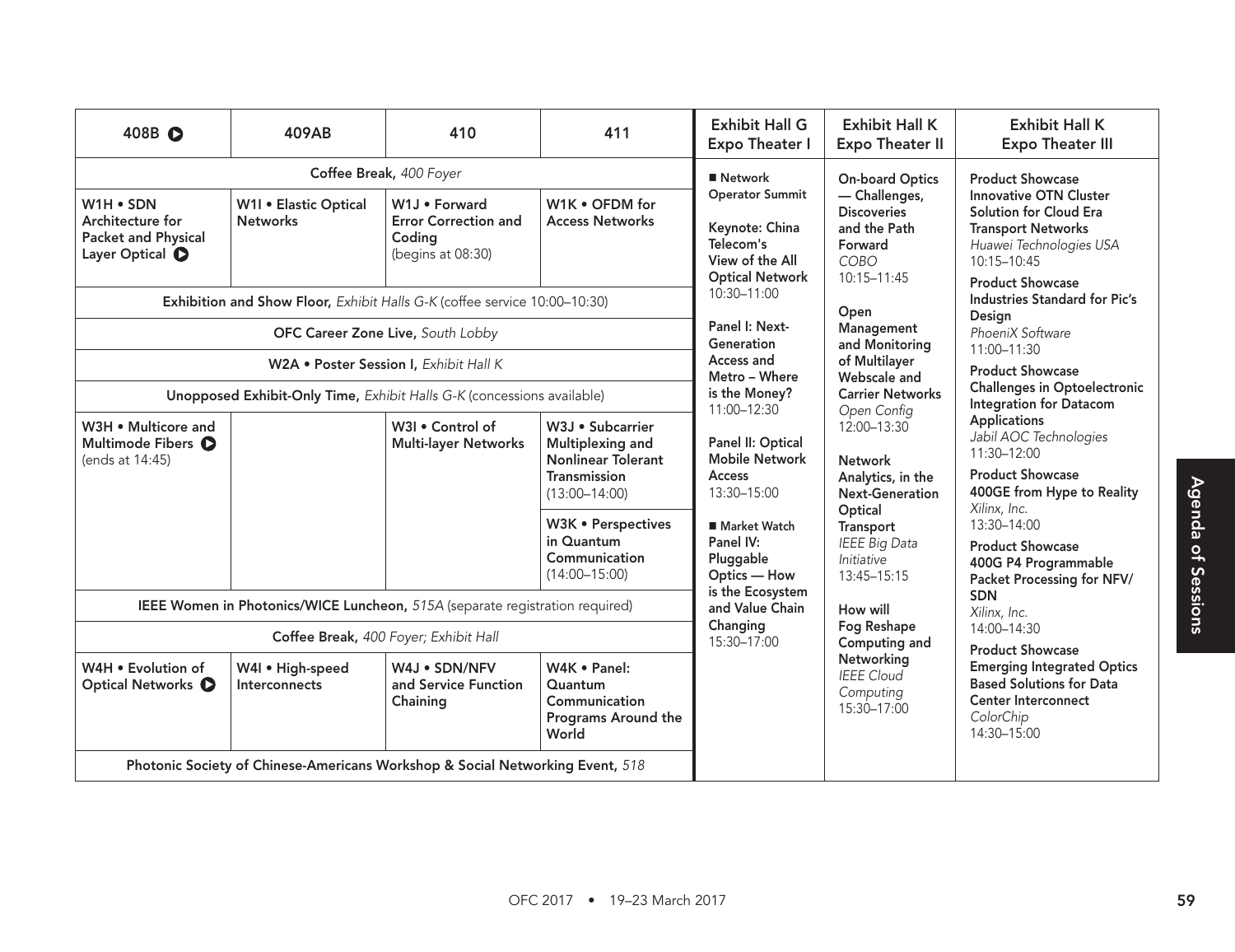## Agenda of Sessions - Thursday, 23 March

### Key to Shading